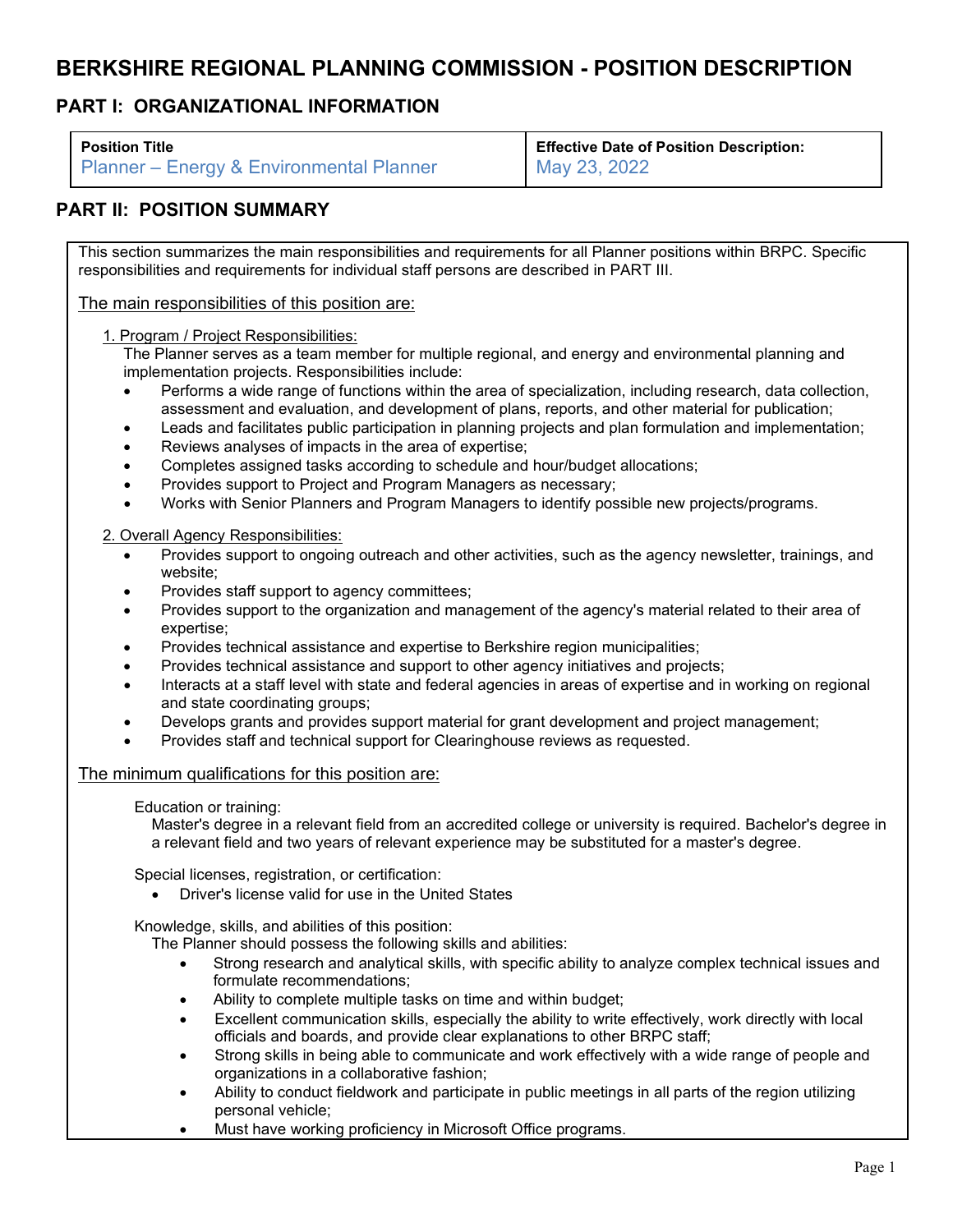# PART III. DETAILED POSITION DESCRIPTION:

| Name (Last, first, middle)       | <b>Start Date:</b>                     |
|----------------------------------|----------------------------------------|
| Vacant                           | Effective date: May 23, 2022           |
| <b>Position Title</b>            | <b>Title of Supervisor</b>             |
| Planner – Energy & Environmental | Environmental & Energy Program Manager |

This section contains a description of the main responsibilities and requirements for this specific Planner position that are in addition to those described in PART II.

1. Program / Project Responsibilities:

The Energy & Environmental Planner assists with project assignments related to communities, conservation organizations, and local committees to create a more sustainable and resilient Berkshire region. Primary focus areas are reducing energy use, increasing clean energy and energy efficiency, identifying renewable energy opportunities, identifying climate change impacts and natural hazards, and protecting the natural environment. Identifying and securing funding to address these focus areas are key components of the Energy & Environmental Planner's work, including these current programs:

- Green Communities (administered by MA Dept. of Energy Resources);
- Energy Efficiency Outreach and Collaboration Program;
- Pre-disaster Natural Hazard Mitigation (administered by MA Emergency Management Agency);
- Municipal Vulnerability Preparedness (administered by MA Energy and Environmental Affairs);
- a. Assist Berkshire communities in implementing clean energy projects. This includes aiding municipalities to plan for and implement energy reduction or renewable energy projects and may consist of support for communities seeking Massachusetts Green Community designation. Specific activities, defined by the community, may include but are not limited to:
	- Assisting communities with Green Community designation application;
	- Assisting Green Communities with procurement activities for approved grant-funded clean energy projects;
	- Assisting Green Communities with Annual Report preparation;
	- Assisting non-Green Communities with the procurement and management of clean energy projects.
- b. Conduct planning activities under the "Energy Efficiency Outreach and Collaboration Program", which aims to bring affordable clean energy opportunities to middle- and low-income residents in Berkshire County. Specific activities may include but are not limited to:
	- Collaboration with the City of Pittsfield and the Town of Williamstown;
	- Collaboration with Habitat for Humanity and other non-profit organizations;
	- Research and analysis of nationwide case studies to develop program models and tools to address the challenges and options for energy efficiency (MassCEC EmPower Massachusetts Program);
	- Plan and execute public education and outreach, such as marketing and or participation in local events to increase participation in existing programs providing residential weatherization, residential heating system upgrades, and the Small Business Turnkey Program (Mass Save Community First Partnership);
	- Provide project support for the Healthy and Efficient Homes Pilot Project (EPA Healthy Communities), which seeks to address indoor environmental hazards and energy efficiency issues in homes in Pittsfield's Morningside and Westside neighborhoods.
- c. Grant identification, writing, and administration in the described main focus areas to sustain the program in the long term.
- 2. Overall Agency Responsibilities:
	- a. Act as a clearinghouse of clean and renewable energy projects and programs across the region.
	- b. Advocate on behalf of the region for sustainability initiatives including, but not limited to, renewable energy, clean and efficient energy, electric vehicles, addressing climate change, and managing stormwater with state and federal agencies and initiatives, and work towards developing a strong energy and climate change initiative in the agency that is fully funded and sustainable.